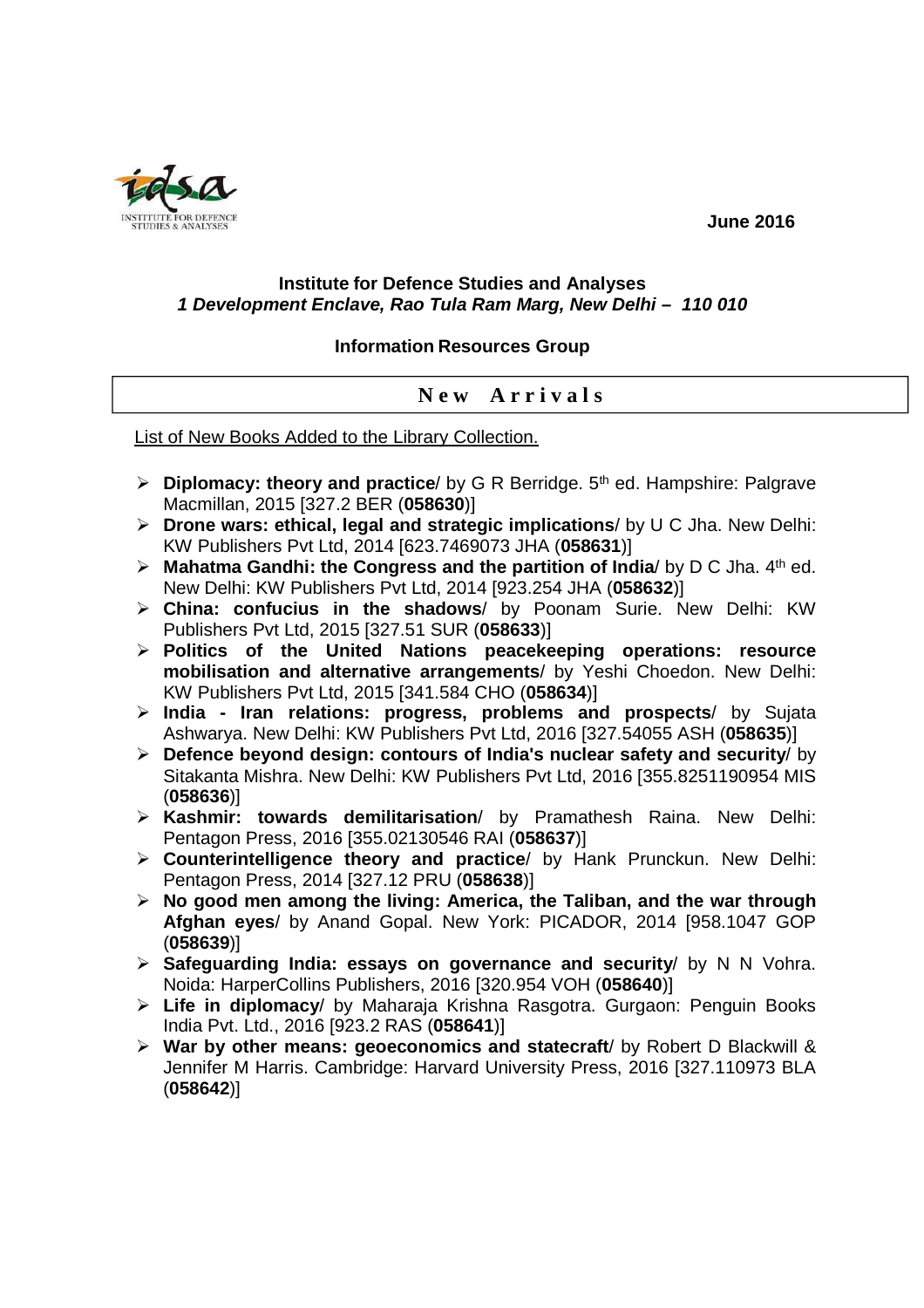- **India-Russia post cold war relations: a new epoch of cooperation**/ by Chandra Rekha. New Delhi: KW Publishers Pvt Ltd, 2016 [327.540947 REK (**058643**)]
- **Chinese air threat: understanding the reality**/ by Ravinder Chhatwal. New Delhi: KW Publishers Pvt Ltd, 2016 [358.400951 CHH (**058644**)]
- **Maritime perspectives 2015**/ by Vijay Sakhuja (ed) & Gurpreet S Khurana (ed). New Delhi: National Maritime Foundation, 2016 [359 SAK (**058645**)]
- **Envoy: from Kabul to the White House, my journey through a turbulent world**/ by Zalmay Khalilzad. New York: St. Martin's Press, 2016 [327.2092 KHA (**058646**)]
- **China and the twenty first century crisis**/ by Li Minqi. London: Pluto Press, 2016 [330.91051 MIN (**058647**)]
- **Trading with the enemy: the making of US export control policy toward the People's Republic of China**/ by Hugo Meijer. New York: Oxford University Press, 2016 [382.640973 MEI (**058648**)]
- **India's water security challenges: myths, reality and measures**/ by Vishal Murada. New Delhi: Vij Books India Pvt Ltd, 2016 [363.123 MUR (**058649**)]
- **Men who served Jammu and Kashmir**/ by Sudhir S Bloeria. New Delhi: Vij Books India Pvt Ltd, 2016 [352.63 BLO (**058650**)]
- **India and China: foreign policy approaches and responses**/ by B R Deepak. New Delhi: Vij Books India Pvt Ltd, 2016 [327.54051 DEE (**058651**)]
- **Next India-China war near or never**/ by N Haridas. New Delhi: Atlantic Publishers and Distributors (P) Ltd, 2016 [355.033554051 HAR (**058652**)]
- **China's cyber power**/ by Nigel Inkster. London: IISS, 2016 [303.48830951 INK (**058653**)]
- **Politics, landlords and Islam in Pakistan**/ by Nicolas Martin. New Delhi: Routledge, 2016 [324.6305491 MAR (**058654**)]
- **Maoism in India and Nepal**/ by Ranjit Bhushan. New Delhi: Routledge, 2016 [335.43455405496 BHU (**058655**)]
- **Idea of ancient India: essays on religion, politics and archaeology**/ by Upinder Singh. New Delhi: Sage Publications India Pvt Ltd, 2016 [934 SIN (**058656**)]
- **India's war: the making of modern South Asia, 1939-1945**/ by Srinath Raghavan. Gurgaon: Penguin Books India Pvt. Ltd., 2016 [654.03 RAG (**058657**)]
- **Rising China's influence in developing Asia**/ by Evelyn Goh (ed). Oxford: Oxford University Press, 2016 [327.95105 GOH (**058658**)]
- **Sensitive space: fragmented territory at the India-Bangladesh border**/ by Jason Cons. Seattle: University of Washington Press, 2016 [327.5405492 CON (**058659**)]
- **Puzzle of peace: the evolution of peace in the international system**/ by Gary Goertz, Paul F Diehl and Alexandru Balas. New York: Oxford University Press, 2016 [327.172 GOE (**058660**)]